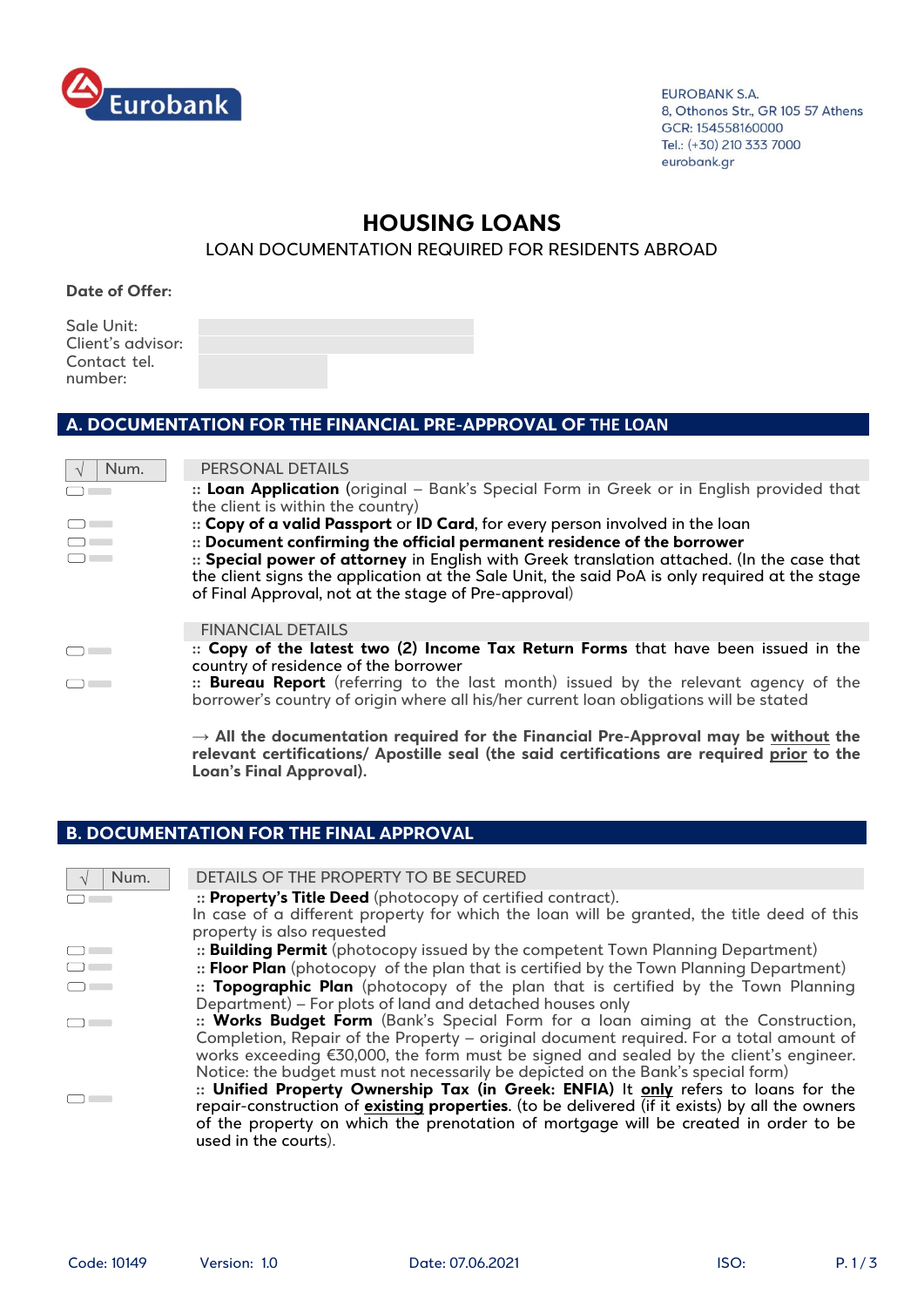

|                  | <b>FINANCIAL DETAILS</b>                                                                                                                                                                                                                                                                                                              |
|------------------|---------------------------------------------------------------------------------------------------------------------------------------------------------------------------------------------------------------------------------------------------------------------------------------------------------------------------------------|
| $\Box$           | :: Copy of Latest Income Statement issued by the employer Company (concerning                                                                                                                                                                                                                                                         |
| $\Box$<br>$\Box$ | salaried employees-pensioners)<br>:: Document certifying the borrower's employment (concerning Self Employed persons)<br>:: Photocopy of the latest ENFIA Statement or the latest E9 from with any later<br>amendments (printout from TAXIS for all persons involved who own a property provided<br>that they own property in Greece) |
| $\Box$<br>$\Box$ | :: Copy of VAT Number issuance in Greece<br>:: Copy of phone bill of the process agent in order to confirm the details of his/her<br>address and telephone                                                                                                                                                                            |
|                  | <b>CONCERNING LOANS FOR THE PURCHASE OF PROPERTY</b>                                                                                                                                                                                                                                                                                  |
| $\Box$           | :: Sale contract (in the name of the debtors)                                                                                                                                                                                                                                                                                         |
| $\Box$           | :: Evidence of registration of sale contract (issued by the competent Land<br>Registry/Cadastre or the notary)                                                                                                                                                                                                                        |
| $\Box$           | :: Signed Solemn Declaration instead of the ENFIA Statement                                                                                                                                                                                                                                                                           |
|                  | (it will state that there is no obligation to declare the property since the latter was                                                                                                                                                                                                                                               |
|                  | acquired on  [year that the loan was granted]) (certified by the competent Tax Office<br>of the borrower)                                                                                                                                                                                                                             |
| $\Box$           | DETAILS OF PRE-CONTRACTUAL INFORMATION<br>:: ESIS concerning Final Pre-Approval (Bank's form of pre-contractual information<br>signed by all the persons that are involved in the loan).                                                                                                                                              |
|                  |                                                                                                                                                                                                                                                                                                                                       |
|                  | <b>SPECIAL CASES</b><br>Concerning a loan with Cash Collateral:                                                                                                                                                                                                                                                                       |
| $\Box$           | :: Copies of Cash Collateral Securities (for bancassurance products only, provided by<br>the insurance company)                                                                                                                                                                                                                       |
|                  | Concerning a property situated in an area that is not covered by the Bank's Legal<br>Division:                                                                                                                                                                                                                                        |
| $\Box$           | :: Certificates issued by the land registry going back 20 years (concerning lien, lawsuits,<br>claims, registration, provided by the land registry where the property to be secured is<br>situated)                                                                                                                                   |
| $\Box$           | :: Inheritance certificate (that no inheritance right has been violated or that no other<br>will has been published, issued by the Court of First Instance; certificate concerning next<br>of kin issued by the Municipality)                                                                                                         |
|                  | In case of absence of the borrower/guarantor at the time of signing of the contract/<br>consent on the registration of prenotation of mortgage/signing of the forms concerning<br>pre-contractual information:                                                                                                                        |

# **C. DOCUMENTATION FOR THE SIGNING OF THE CONTRACT**

| ۱. |
|----|
|    |

**Num. DETAILS OF PRE-CONTRACTUAL INFORMATION** 

**:: ESIS concerning Final Approval (Binding Offer)** (Bank's form of pre-contractual signed by all persons that are involved in the loan).

# **D. DOCUMENTATION FOR THE CREATION OF A PRENOTATION OF MORTGAGE ON THE PROPERTY**

Num. DETAILS OF PROPERTIES TO BE SECURED

(*depending on the stage of land mapping of the area where the property that is to be secured is situated, one of the following three documents is required*)